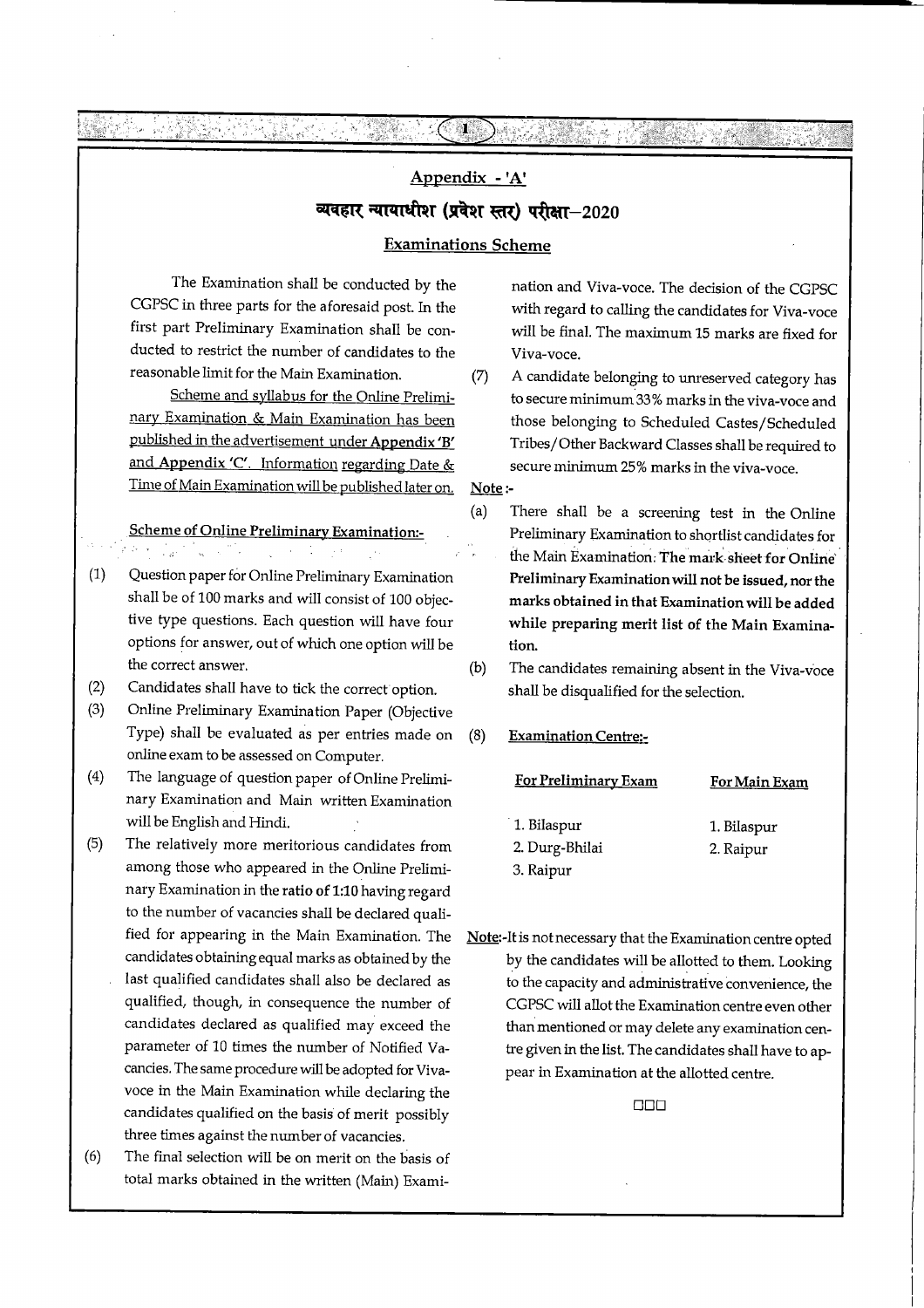Appendix - 'B' (a) Online Preliminary Examination (No. of Question - 100, Time - 2:00 Hour, Marks - 100) The Online Preliminary Examination shaU be of the duration of two hours consisting of 100 objec tive type questions from the following:- (1) Indian Penal Code (2) Code of Civil Procedure (3) Code of Criminal Procedure (4) Indian Evidence Act (5) Constitution of India (б) Transfer of Property Act (7) Contract Act (8) Limitation Act (9) The Chhattisgarh Rent Control Act, 2011 (10) Court Fees Act (11) Specific Relief Act (12) Registration Act (13) Chhattisgarh Land Revenue Code (14) The Negotiable Instruments Act, 1881 (15) The Chhattisgarh Excise Act, 1915 (b) (c) (i) Appendix - 'C Main Examination (Written) (Time - 3:00 Hour, Marks -100) For Main Examination, the relatively more merito rious candidates from among those who appeared in the Preliminary Examination in the ratio of 1:10 having regard to the number of vacancies shall be called for Main Examination (Written) to be con ducted which shall consist of: (i) Framing of issues and writing of Judgement in Civil Cases (Maximum Marks - 40) (ii) Framing of charges and writing of Judgement in Criminal Cases (Maximum Marks - 40) (iii) Translation:- (1) English to Hindi- (Maximum 10 marks) (2) Hindi to English- (Maximum 10 marks) Viva-Voce:- Relatively more meritorious candidates from among those who appeared in the Main Examina tion in the ratio of 1:3 having regard to the number of vacancies, shall be caUed for viva-voce to be con ducted. The maximum marks for Viva-voce would be 15. A candidate belonging to unreserved category has to secure minimum 33% marks in the viva-voce and those belonging to Scheduled Castes/Scheduled Tribes/Other Backward Classes shall be required to secure minimum 25% marks in the viva-voce.

ī

□□□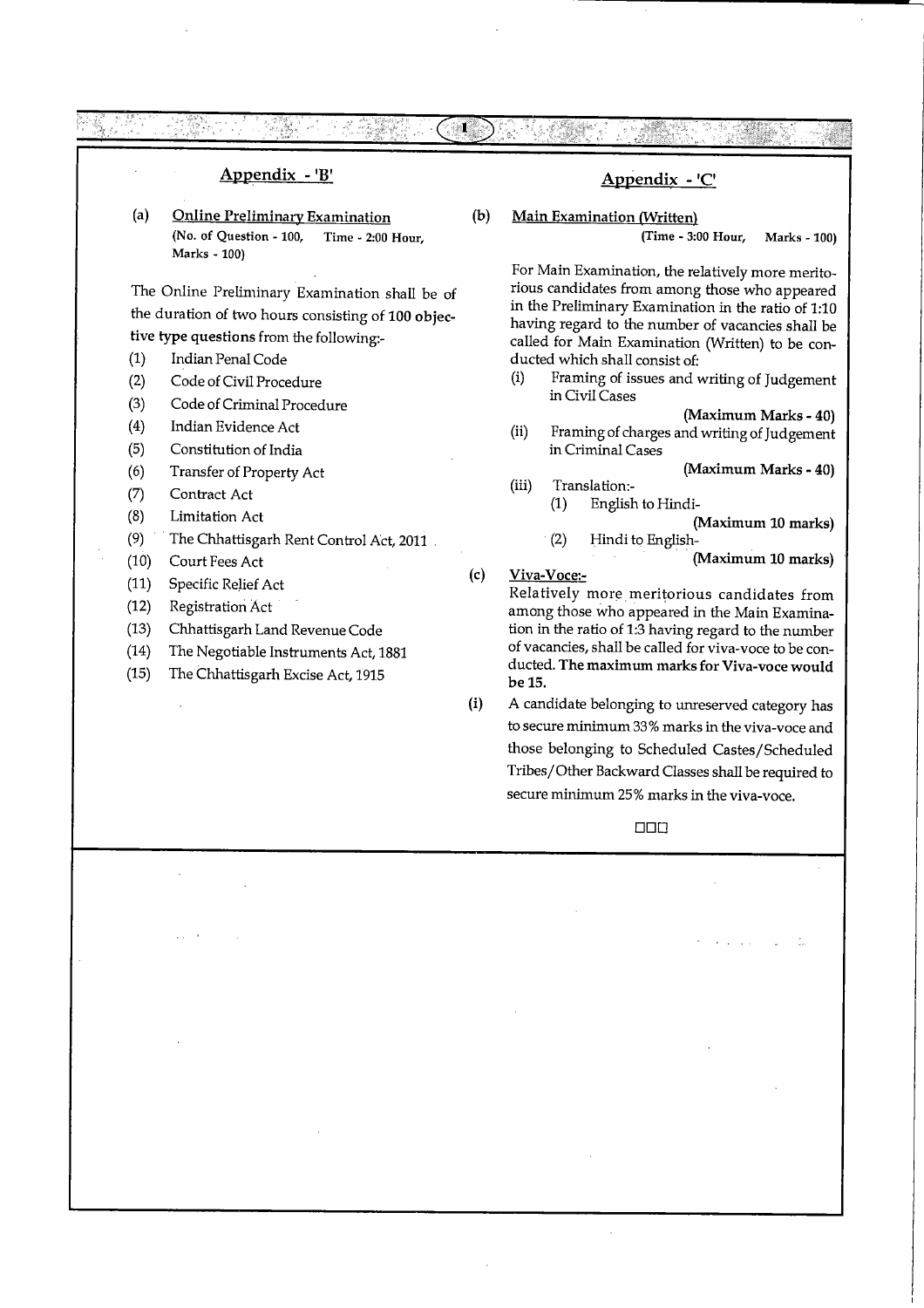## Appendix - 'D' <u>''ऑनलाइन आवेदन करने के संबंध में निर्देश एवं जानकारी''</u>

 $(1)$ 

ऑनलाइन आवेदन करने के संबंध में आवश्यक निर्देश निम्नानुसार हैं:—

(कृपया आवेदन भरने से पहले विज्ञापन में दी गई समस्त जानकारी और शर्तों को अच्छी तरह पढ़ लें)

### <u>ऑनलाइन आवेदन हेतु सक्रिय लिंक वेबसाइट www.psc.cg.gov.in</u> पर निर्धारित तिथियों में उपलब्ध रहेंगे।

- ऑनलाइन आवेदन प्रक्रिया में अभ्यर्थी को सर्वप्रथम एक Candidate's Reg- $(1).$ istration पेज प्राप्त होगा। उक्त पेज में नाम, पिता का नाम, माता का नाम, मूल निवास, वर्ग, लिंग, जन्मतिथि, मोबाइल नम्बर तथा ई-मेल आई.डी. इत्यादि की प्रविष्टि करने पर, यदि अभ्यर्थी आयु सीमा की शर्तों को पूर्ण करता हो, तो उसे प्रविष्ट किए गए मोबाइल नम्बर व ई-मेल आई.डी. पर ऑनलाइन आवेदन हेतु रजिस्ट्रेशन आई.डी. एवं पासवर्ड प्राप्त होगा। अभ्यर्थी संबंधित चयन प्रक्रिया पूर्ण होने तक अपना रजिस्ट्रेशन आई.डी. एवं पासवर्ड सुरक्षित रखें। चयन के प्रत्येक स्तर पर रजिस्ट्रेशन आई.डी. एवं पासवर्ड के प्रयोग से ही जानकारी प्राप्त करने अथवा प्रदान करने का कार्य किया जा सकेगा। अभ्यर्थी संबंधित चयन प्रक्रिया पूर्ण होने तक अपना मोबाईल नम्बर व ई—मेल आई.डी. न बदलें तथा उसे एक्टिव रखें। मोबाईल व /अथवा सिम खो जाने
- या खराब हो जाने की स्थिति में तत्काल मोबाईल सेवा प्रदाता कंपनी से संपर्क कर Candidate's Registration हेतु प्रयुक्त किए गए मोबाईल नम्बर को चालू करवाएं। आयोग द्वारा अन्य आवश्यक सूचनाएं उक्त मोबाईल नंबर व ईं-मेल आई.डी. पर दी जाएंगी।
- $(2).$ सफलतापूर्वक रजिस्ट्रेशन कर लेने के पश्चात अभ्यर्थी मोबाईल व ई-मेल आई. डी. पर प्राप्त रजिस्ट्रेशन आई.डी. एवं पासवर्ड का प्रयोग कर ऑनलाइन आवेदन कर सकेंगे। ऑनलाइन आवेदन के दौरान अभ्यर्थी को समस्त आवश्यक जानकारियां दर्ज कर अपना फोटो एवं हस्ताक्षर अपलोड करना होगा। Submit बटन के माध्यम से पूरी तरह भरे गए ऑनलाइन आवेदन को जमा करने पर अभ्यर्थी को शुल्क भुगतान की प्रक्रिया हेतु पेज प्राप्त होगा, जिस पर उपलब्ध भुगतान विकल्पों में से किसी एक विकल्प का चयन कर शुल्क भुगतान किया जा सकेगा। सफलतापूर्वक शुल्क भुगतान कर लेने पर अभ्यर्थी को अपने आवेदन की रसीद प्राप्त होगी। अभ्यर्थी यह सुनिश्चित कर लेवें कि रसीद पर Payment Staus के सामने Payment Done मुद्रित हो ऐसा नहीं होने पर अभ्यर्थी द्वारा प्रस्तुत ऑनलाइन आवेदन स्वीकार नहीं किया जाएगा। चयन प्रक्रिया पूर्ण होने तक, प्रत्येक अभ्यर्थी के लिए उक्त रसीद का प्रिंट अपने पास रखना तथा आयोग द्वारा मांगे जाने पर प्रस्तुत करना अनिवार्य होगा।  $(3).$ ऑनलाइन आवेदन प्रक्रिया से लेकर अंतिम चयन की प्रक्रिया तक सभी आवश्यक सूचनाएं आयोग की वेबसाइट www.psc.cg.gov.in पर उपलब्ध कराई जाएंगी। अभ्यर्थी नियमित रुप से उक्त वेबसाईट का अवलोकन करते रहे। किसी भी अभ्यर्थी को कोई भी सूचना व्यक्तिगत रुप से देने हेतु आयोग बाध्य नहीं होगा तथा इस आधार पर कोई भी अभ्यर्थी आपत्ति प्रस्तुत नहीं कर सकेगा।
- आवेदक स्वयं अपने घर से या इंटरनेट कैफे के माध्यम से ऑनलाइन  $(4).$ आवेदन भरकर परीक्षा शुल्क का भुगतान, निर्धारित भुगतान विकल्प चुनकर, क्रेडिट कार्ड या डेबिट कार्ड या इंटरनेट बैंकिंग के माध्यम से कर सकते हैं। निर्धारित भुगतान विकल्प (कैश डिपोजिट) चुनकर, अभ्यर्थी शुल्क का भुगतान स्टेट बैंक ऑफ इंडिया की किसी भी शाखा में कैश या चेक के माध्यम से आवेदन की अंतिम तिथि के अगले कार्य दिवस तक कर सकते हैं। कैश या चेक के माध्यम से शुल्क भुगतान के अगले दिन अभ्यर्थी अपने ऑनलाइन आवेदन की रसीद प्राप्त कर सकते हैं।
- ऑनलाइन आवेदन के लिए अपलोड किए जाने हेतू, अभ्यर्थी के  $(5)$ . फोटोग्राफ संबंधी निर्देश :- आवेदक ऑनलाइन आवेदन हेतू विज्ञापन जारी होने की तिथि या उसके बाद की तिथि में खिचवाया हुआ पासपोर्ट साइज का फोटो अपने पास रखें। फोटो का बैकग्राउन्ड

सफेद/हल्के रंग का होना चाहिए तथा फोटो में अभ्यर्थी की दोनों आंखें स्पष्ट दिखाई देनी चाहिए। फोटो के निचले हिस्से पर अभ्यर्थी का नाम तथा फोटो खिचवाने की तिथि प्रिंट की हुई होनी चाहिए। अभ्यर्थी उक्त निर्देशानुसार खिचवाए गए फोटो को स्केन कर .JPG फाइल (अधिकतम साइज 100KB) तैयार कर / करवा लें। इस बात का विशेष ध्यान रखा जाए कि स्केन करते समय केवल फोटो को ही स्केन किया जाए, बैकग्राउंड (कागज जिस पर फोटो चिपकाया गया हो / Reflective Document Mat) को नहीं। अभ्यर्थी उक्त फोटो की 3 प्रतियां (Hard Copies) अपने पास अवश्य रखें। भविष्य में आयोग द्वारा निर्देशित किए जाने पर अभ्यर्थी को उक्त फोटो प्रस्तुत/प्रेषित करना अनिवार्य होगा। ऑनलाइन आवेदन के लिए अपलोड किए जाने हेतु, अभ्यर्थी के  $(6)$ हस्ताक्षर संबंधी निर्देशः- ऑनलाइन आवेदन के दौरान अभ्यर्थी को अपना हस्ताक्षर पृथक अपलोड करना होगा, इस हेतु अभ्यर्थी एक सफेद कागज पर काले बॉल प्वाइंट पेन से हस्ताक्षर करें। अभ्यर्थी उक्त निर्देशानुसार हस्ताक्षरित कागज को स्केन कर JPG फाइल (अधिकतम साइज 100KB) तैयार कर / करवा लें। इस बात का विशेष ध्यान रखा जाए कि स्केन करते समय केवल हस्ताक्षर को ही स्केन किया जाए, बैकग्राउंड (कागज जिस पर फोटो चिपकाया गया हो / Reflective Document Mat) को नहीं।

en Separat<br>1920an - Po

 $(7).$ ऑनलाइन आवेदन करते समय ध्यान रखना चाहिए कि जानकारी जो ऑनलाइन आवेदन में चाही गई है की सही-सही प्रविष्टि की जाए।

आयोग द्वारा ऑनलाइन आवेदन करने की प्रक्रिया में यह समझ  $(8).$ लिया गया है कि, आवेदक द्वारा जो जानकारी ऑनलाइन आवेदन में अंकित की जा रही है वह प्रमाणित जानकारी है। अतः ऑनलाइन आवेदन Submit करने के पूर्व आवेदक अपने आवेदन की समस्त प्रविष्टियों को सावधानीपूर्वक भलीभांति पढ़ एवं समझ लें। आवेदक अपने द्वारा दी गई जानकारी से संतुष्ट होने के पश्चात् ही ऑनलाइन आवेदन को Submit बटन क्लिक कर जमा करें तथा आवेदन शुल्क अदा करें।

 $(9)$ . ऑनलाइन आवेदन Submit करने के तथा शुल्क अदा करने के बाद स्वतः खुलने वाले Page पर आवेदक द्वारा की गई समस्त प्रविष्टियों, फोटोग्राफ, हस्ताक्षर के साथ-साथ भुगतान की स्थिति व आवेदन क्रमांक की सूचना मिलेगी। यही ऑनलाइन आवेदन की रसीद होगी। आवेदक उक्त Page पर उपलब्ध Print बटन को क्लिक कर आवेदन की रसीद का प्रिंटआउट प्राप्त कर अपने पास अवष्य रखें। आवेदक यह अवश्य सूनिश्चित करें कि आवेदन की रसीद पर Payment Status के सामने Payment Done अवश्य लिखा हो, ऐसा नहीं होने पर आपके ऑनलाइन आवेदन पर आयोग द्वारा विचार नहीं किया जाएगा।

ऑनलाइन आवेदन में त्रुटि सुधार का कार्य निर्धारित तिथि में ऑनलाइन  $(10).$ किया जा सकेगा। त्रुटि सुधार हेतु ऑनलाइन आवेदन के दौरान मोबाईल व ई-मेल पर प्राप्त रजिस्ट्रेशन आई.डी. तथा पासवर्ड के साथ-साथ एडिट पासवर्ड जो कि एडिट हेतू पृथक से मोबाईल व ई--मेल पर प्रदान किया जाएगा का प्रयोग करना होगा। त्रुटि सुधार शुल्क के रुप में अभ्यर्थी को रुपये 6/- (सभी कर सहित) का भुगतान करना होगा। त्रुटि सुधार केवल एक बार ही किया जा सकेगा। अंतिम तिथि के पश्चात् ऑनलाइन आवेदन की प्रविष्टि में किसी भी प्रकार का संशोधन नहीं किया जाएगा तथा इस संबंध में आयोग किसी भी अभ्यावेदन पर विचार नहीं करेगा। आवेदक इस बात का विशेष ध्यान रखें कि त्रुटि सुधार पश्चात् प्राप्त आवेदन की रसीद पर Payment Status के सामने Payment Done अवश्य लिखा हो, ऐसा नहीं होने पर आवेदक द्वारा किया गया त्रुटि सुधार मान्य नहीं होगा।

 $(11).$ आवेदक यह ध्यान रखें कि विज्ञापित पद के आवेदन पत्र में हुई

क्रमश